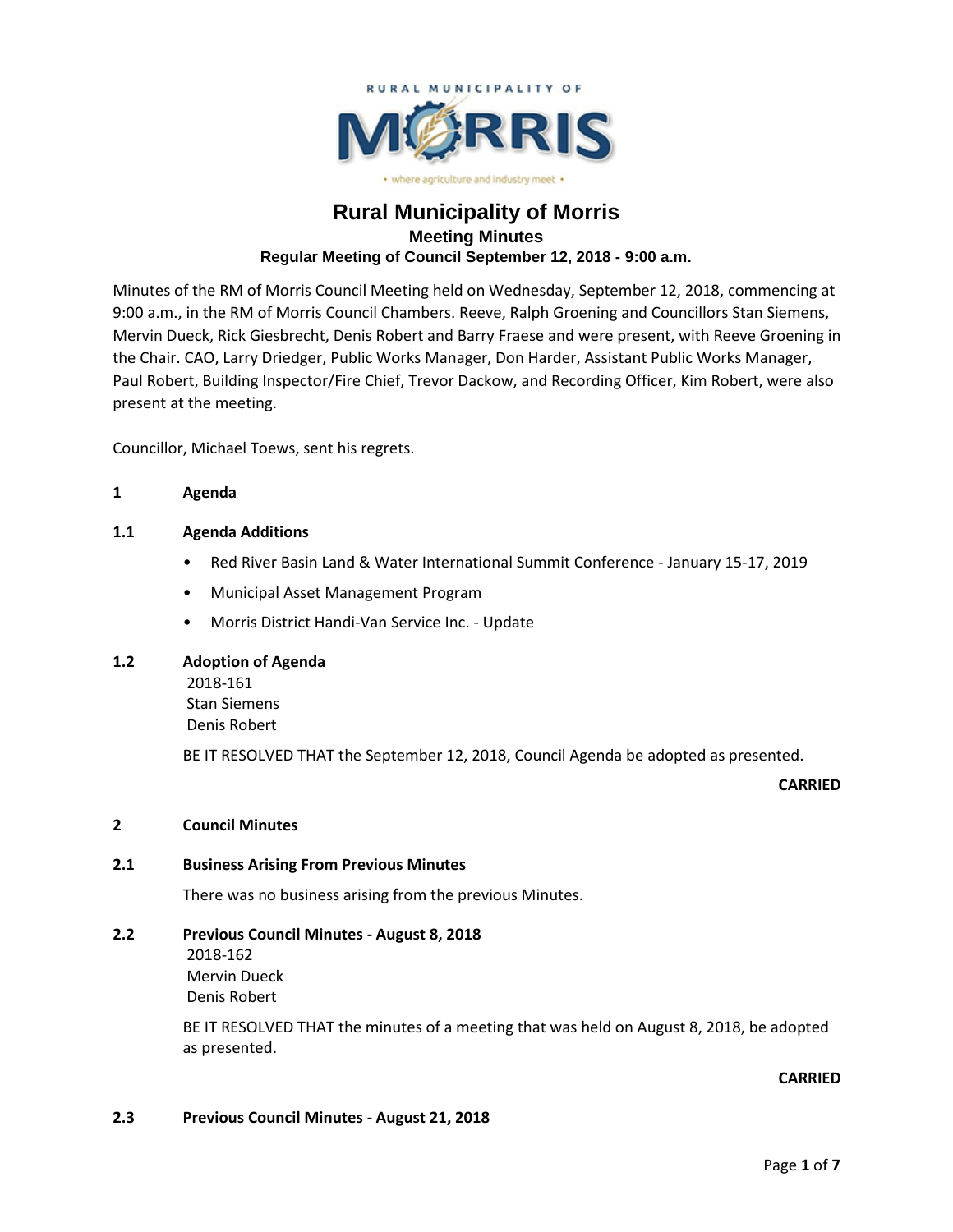2018-163 Stan Siemens Barry Fraese

BE IT RESOLVED THAT the minutes of a special meeting that was held on August 21, 2018, be adopted as presented.

### **CARRIED**

### **3 Finance/Personnel**

**3.1 Cheque Listing and Employee Earnings** 2018-164 Mervin Dueck Rick Giesbrecht

> BE IT RESOLVED THAT the RM of Morris Council approve the accounts as presented from cheque number 20181374 to 20181569 totalling \$1,176,185.52.

AND FURTHER BE IT RESOLVED THAT we approve the payroll earnings as presented.

**CARRIED**

### **3.2 RM of Morris Financial Statements - July 2018 & August 2018**

2018-165 Denis Robert Stan Siemens

BE IT RESOLVED THAT the RM of Morris Council adopt the July 2018, and August 2018, Financial Statements, as presented.

#### **CARRIED**

Councillor, Mervin Dueck, left the meeting due to a conflict of interest during the discussion and decision of Item 3.3

## **3.3 Supplementary Property Taxes**

2018-166 Rick Giesbrecht

Stan Siemens

BE IT RESOLVED THAT the RM of Morris Council adjust the following supplementary tax accounts as per attached lists: AND FURTHER BE IT RESOLVED THAT all supplementary taxes are due November 30, 2018.

**CARRIED**

Councillor, Mervin Dueck, returned to Council Meeting.

### **3.4 Outstanding Utility Accounts Transferred to Property Taxes**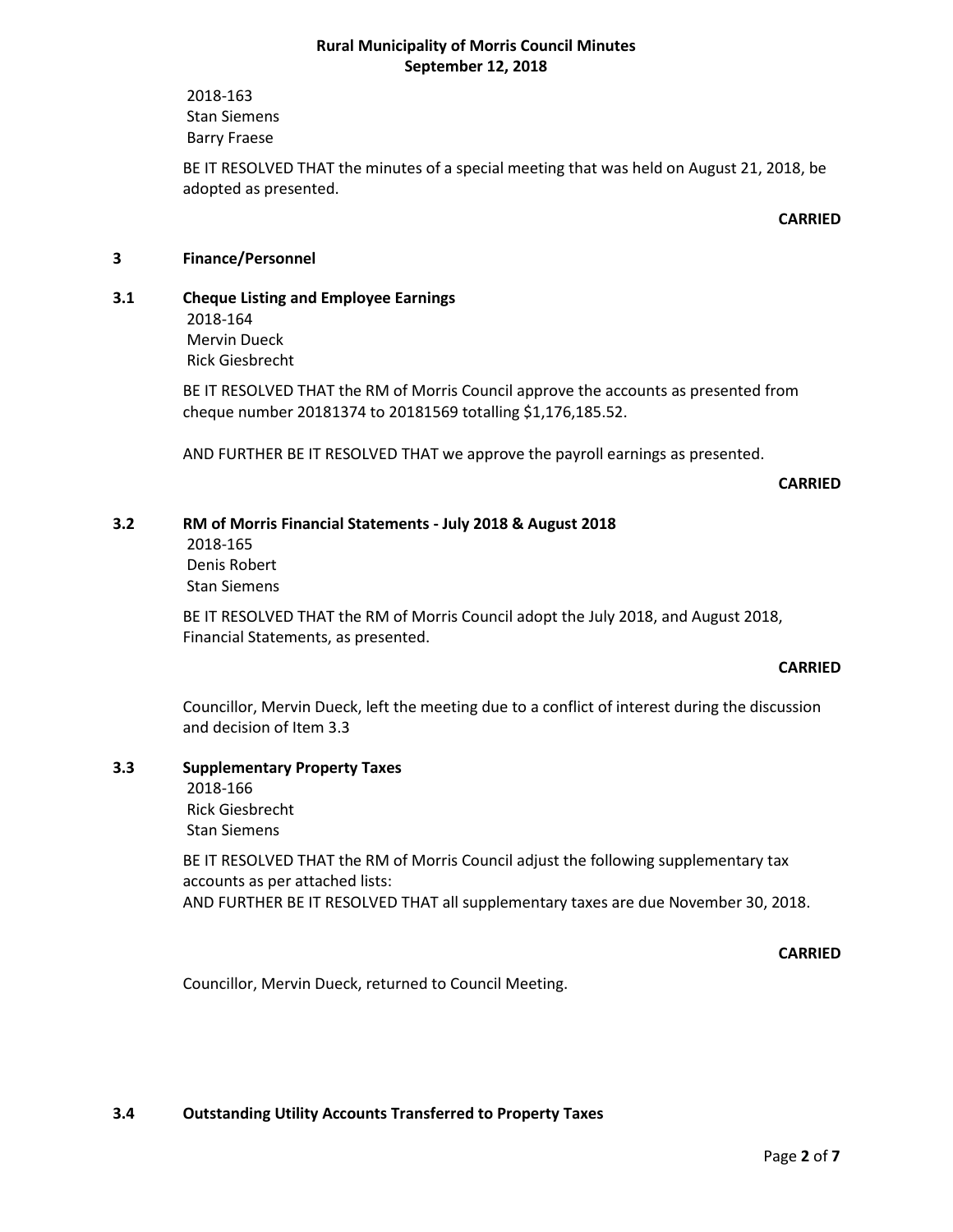2018-167 Barry Fraese Denis Robert

BE IT RESOLVED THAT the RM of Morris Council approve the transfer of the following outstanding Utility Accounts to Property Taxes, as per the attached listing.

### **CARRIED**

It was noted that this transfer was for two quarters of Utility billing.

### **4 Public Hearings**

There were no Public Hearings.

### **5 Delegations: S/Sgt. Shelley Lepla, Morris RCMP Detachment - 11:30 a.m.**

S/Sgt. Shelley Lepla, from the Morris RCMP Detachment attended the meeting to give a brief overview of the 2017 and 2018 Occurrence Stats. Sgt. Lepla reported that the numbers were consistent between the two years with an increase to "Other Threats" due to transient residents moving to the area. Sgt. Lepla determined that neighbours keeping watch could help deter these incidents and reporting any concerns to the RCMP is recommended. The Sergeant provided Council information regarding the proposed Cannabis Act, which creates a strict legal framework for controlling the production, distribution, sale and possession of cannabis.

Sgt. Lepla advised that the Morris Detachment is fully staffed at this time.

### **6 Action Correspondence**

#### **6.1 Manitoba Infrastructure - Highway Traffic Board Hearing - September 25, 2018**

Council reviewed the information. It was recommended that Council attend the Hearing for support. The Reeve and CAO will provide a presentation at the Hearing. The Public Works Manager will provide a traffic count prior to the date.

# **6.2 Collard Creations - Manitoba Stampede Mural Grant Request**

Denis Robert

Councillor, Denis Robert, moved the motion but it was not seconded, so the matter could not be dealt with.

### **6.3 Proposed Subdivision 4152-18-777, RL 353, Parish of Ste. Agathe, Lorne Thomas Hamblin & Christine Margaret Hamblin**

2018-168 Mervin Dueck

Stan Siemens

BE IT RESOLVED THAT the RM of Morris Council approve the application for subdivision no. 4152-18-7777, subject to the property owner being responsible for the following:

- Any and all costs related to the installation of any additional access driveways and roadways that will be required as a result of this subdivision;
- Installation of any water, utility, sewer or other infrastructure, which may be required.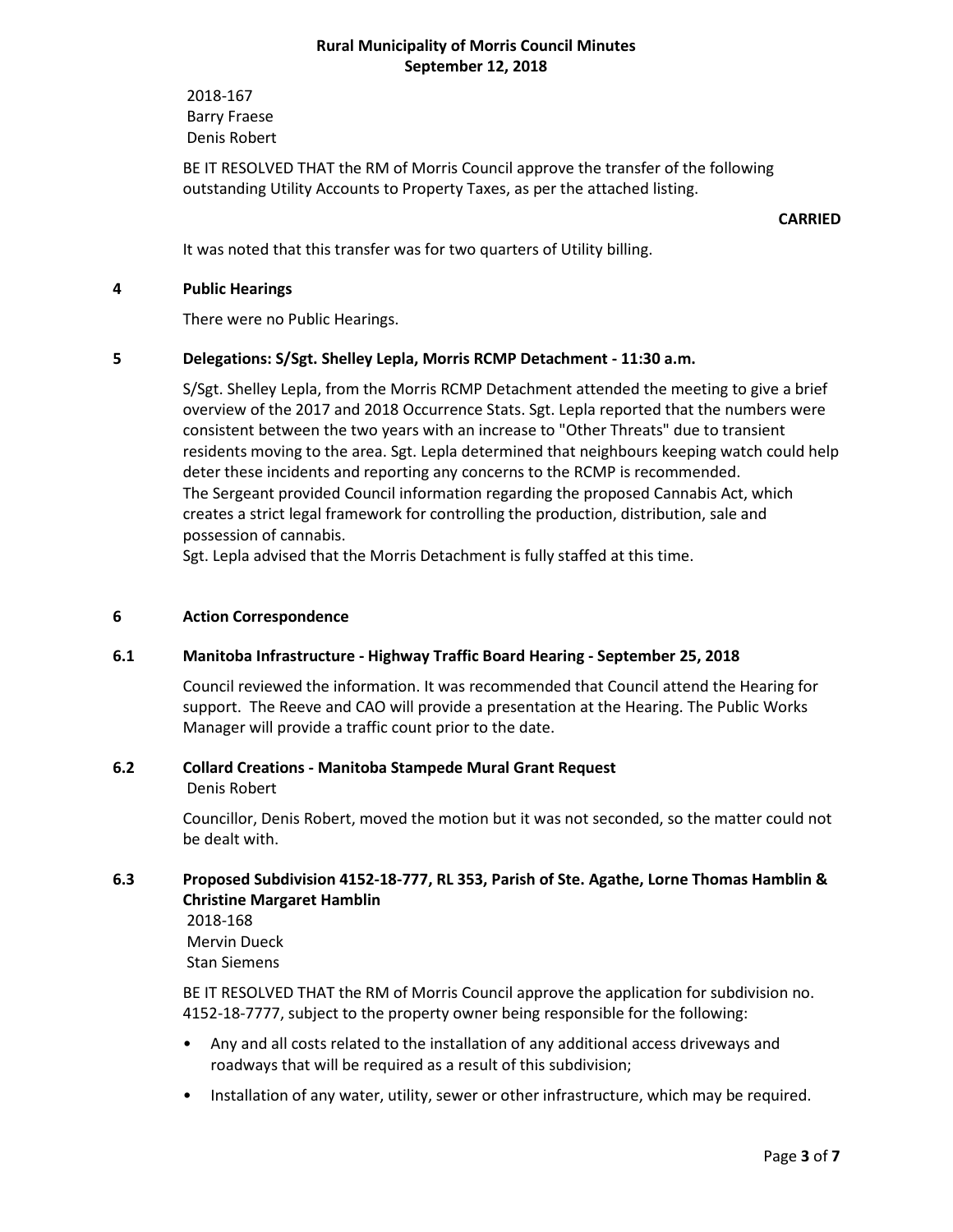### **CARRIED**

### **7 Reports**

### **7.1 Reeve Report**

The RM of Morris Council reviewed the Reeve Report.

### **7.2 Public Works Manager Report**

### **Drainage:**

• 21 miles done. Graders started to spread dirt September 5th.

#### **Roadside Mowing:**

• 65% of the whole RM has been cut.

#### **Waterworks:**

- Curb stop repaired August 25th;
- A couple of quotes done for new hook ups.

#### **Various:**

- Roselane parking done;
- Sperling street repair done;
- Start ditching in Rosenort Industrial Park.

### **Employees:**

- Johan Reimer started September 4th;
- Last day for Green Team will be September 12th.

#### **Additions:**

- The Lewis Drain and Burnett Drain are in need of being cleaned out. Options are being discussed as to how to get the work done, however, it has been advised that the RM of Dufferin may not participate in the cost of the shared drain maintenance. The RM of Morris Reeve and representatives will ask to meet with the RM of Dufferin Reeve and representatives for discussion;
- Five recycling bins have been ordered from Municipal Waste Management and will be located in Sewell, Sperling, Aubigny, the Lowe Farm landfill and Rosenort landfill. The cost will be \$30.00 per month/bin and Waste Management will only pick up when needed. The tipping fee will be \$38.00 plus mileage per bin. This will be effective October 1st;
- Left over dirt from the Rosenort Industrial Park street excavation will be available for residents free of charge. The Public Works Manager will get the word out;
- Esso will be doing some maintenance on their pipeline that runs through the RM of Morris;
- The bridge on 23 East, over the Marsh River, is making progress. The concrete beams are now complete;
- The Riverview Golf & Country Club has received permission to pump water from the river and bought a 6" pto pump. The Public Works Manager recommended that as part of the sponsorship of the Club, we do a work-in-kind project next year and bury the line to run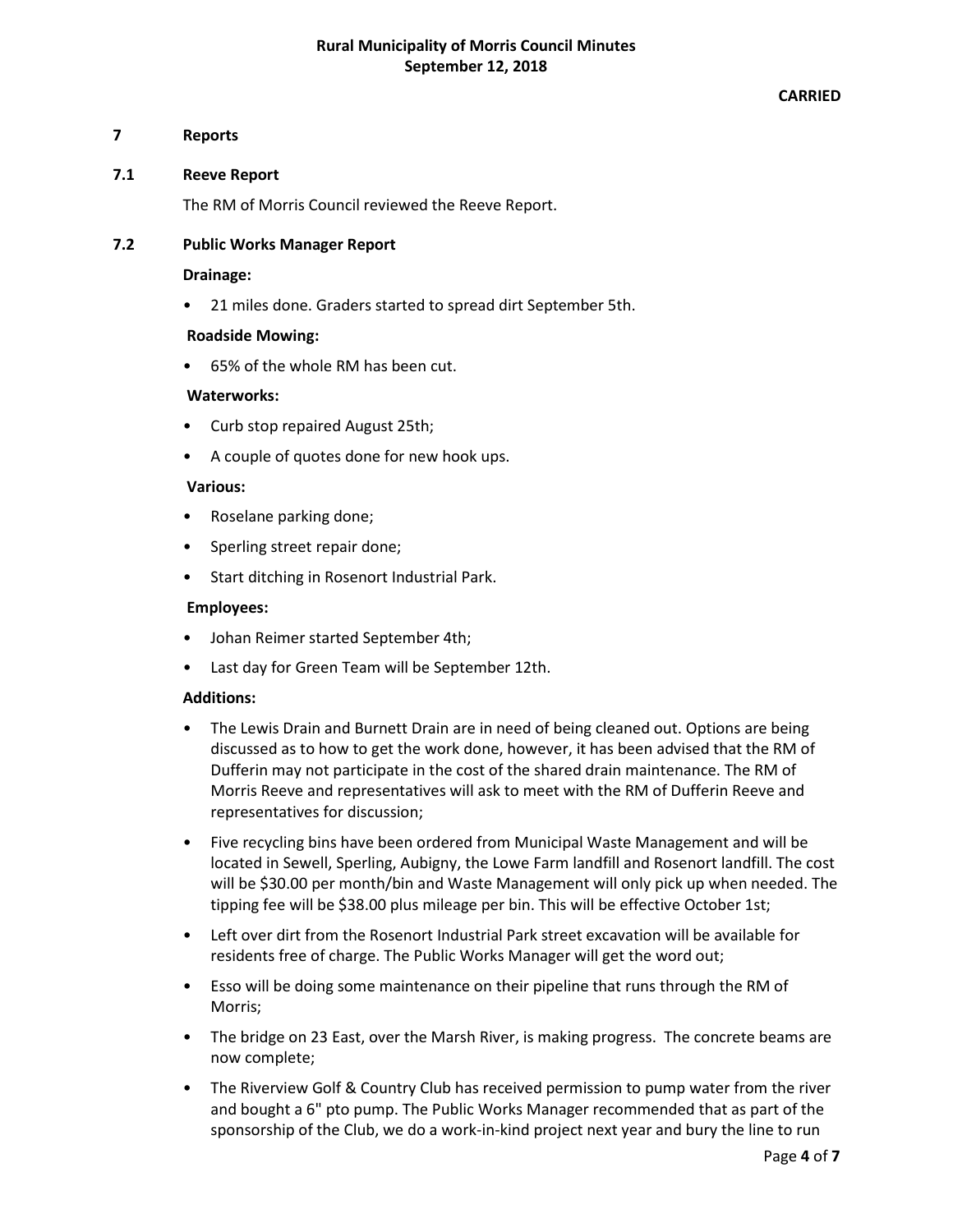from the river to the pond;

• The Roselane parking site will be worked on next year to give the area a chance to settle.

### **7.3 Building Inspector/Fire Chief Report**

The RM of Morris Council reviewed the Building Inspector/Fire Chief Report.

### **7.4 Building Permit Value Report**

The RM of Morris Council reviewed the Building Permit Value Report.

### **8 Information**

The RM of Morris Council reviewed the following information.

- **8.1 Prairie Rose School Division Board Meeting Minutes - June 4, 2018, June 18, 2018, August 27, 2018**
- **8.2 Red River Valley School Division Board Meeting Minutes - June 25, 2018**
- **8.3 Notice of Hearing - Rural Municipality of Macdonald - September 25, 2018**
- **8.4 Notice of Hearing - Carman-Dufferin Planning District - August 30, 2018**
- **8.5 Manitoba Youth Job Centre Thank You Correspondence**
- **8.6 Manitoba Sustainable Development - Roadway Sale Approval**
- **8.7 Manitoba Infrastructure - Speed Zone Change Approval - PTH 23**
- **8.8 Manitoba Municipal Relations - Certificate of Approval - File No. 4152-18-7740, Caroline Margaret Eidse**
- **8.9 Canola Drive Road Opening Plan**

#### **8.10 Southern Health-Santé Sud - Craft & Bake Sale Donation Request**

The RM of Morris Council reviewed the request and will provide a donation.

- **8.11 Manitoba Sustainable Development - Regional Drinking Water Officer Change**
- **8.12 Taxervice - 2018 Tax Sale Correspondence**

Councillor, Stan Siemens, left the meeting at 11:00 a.m. due to a prior commitment.

- **8.13 Manitoba Electoral Divisions Boundaries Commission - New Proposed Boundaries Hearings**
- **8.14 Boudreau Law - Personal Injury Claim**
- **8.15 Southern Health-Santé Sud - 6th Annual Public Meeting - October 10, 2018**
- **8.16 DEKALB SuperSpiel Reception Invitation - November 2, 2018**
- **9 By-law Enforcement**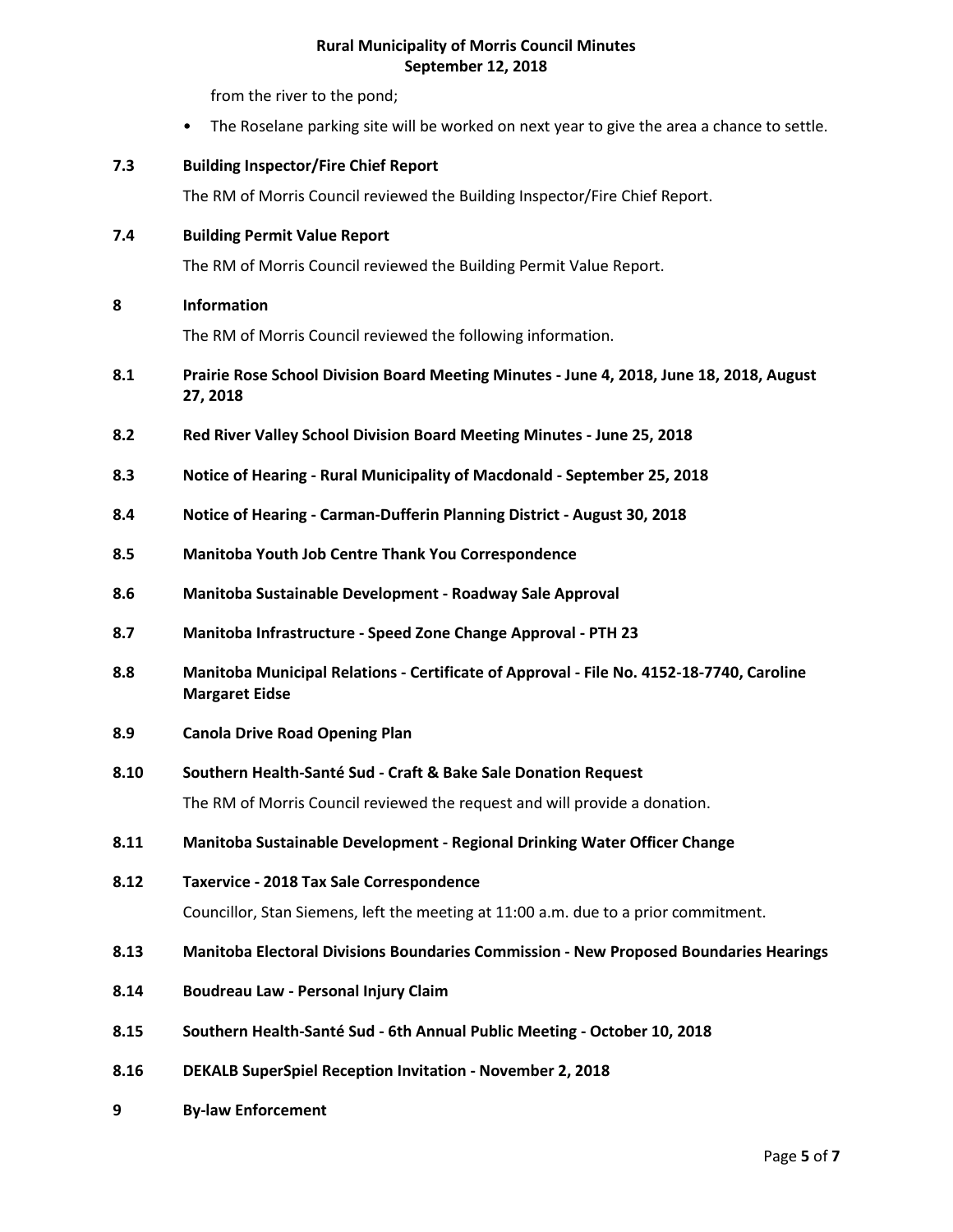The RM of Morris Council reviewed the Reports.

### **9.1 Clean Up Report - Long Grass and Weeds - Roll Number 142200**

#### **9.2 Long Grass & Noxious Weeds Order - Roll Number 277225**

Councillor, Stan Siemens, returned to the meeting.

#### **10 Other Business**

**10.1 Development Agreement - Bruce George and Lillian Kornelsen** 2018-169 Mervin Dueck Rick Giesbrecht

> BE IT RESOLVED THAT the RM of Morris Council approves the Development Agreement between the RM of Morris and Bruce George and Lillian Kornelsen, as presented.

#### **CARRIED**

#### **10.2 Red River Basin Land & Water International Summit Conference - January 15-17, 2019**

The RM of Morris Council reviewed the Conference information and directed the Administration to book three rooms. A decision on who would attend would be determined after the Municipal Election.

# **10.3 Federation of Canadian Municipalities' Municipal Asset Management Program**

2018-170 Mervin Dueck Denis Robert

BE IT RESOLVED THAT Council of the Rural Municipality of Morris directs staff to apply for a grant opportunity from the Federation of Canadian Municipalities' Municipal Asset Management Program for RM of Morris Asset Management Program Development. BE IT THEREFORE RESOLVED THAT the Rural Municipality of Morris commits to conducting the following activities in its proposed project submitted to the Federation of Canadian Municipalities' Municipal Management Program to advance our asset management program:

- Conduct a needs assessment
- Develop a Policies & Procedures Manual, and
- Training for municipal staff

BE IT FURTHER RESOLVED THAT the Rural Municipality of Morris commits \$10,000.00 from its budget toward the costs of this initiative.

**CARRIED**

#### **10.4 Morris District Handi-Van Service Inc. - Update**

Councillor, Barry Fraese, reported that the new 2019 van will be delivered in December.

**11 Adjournment**

2018-171